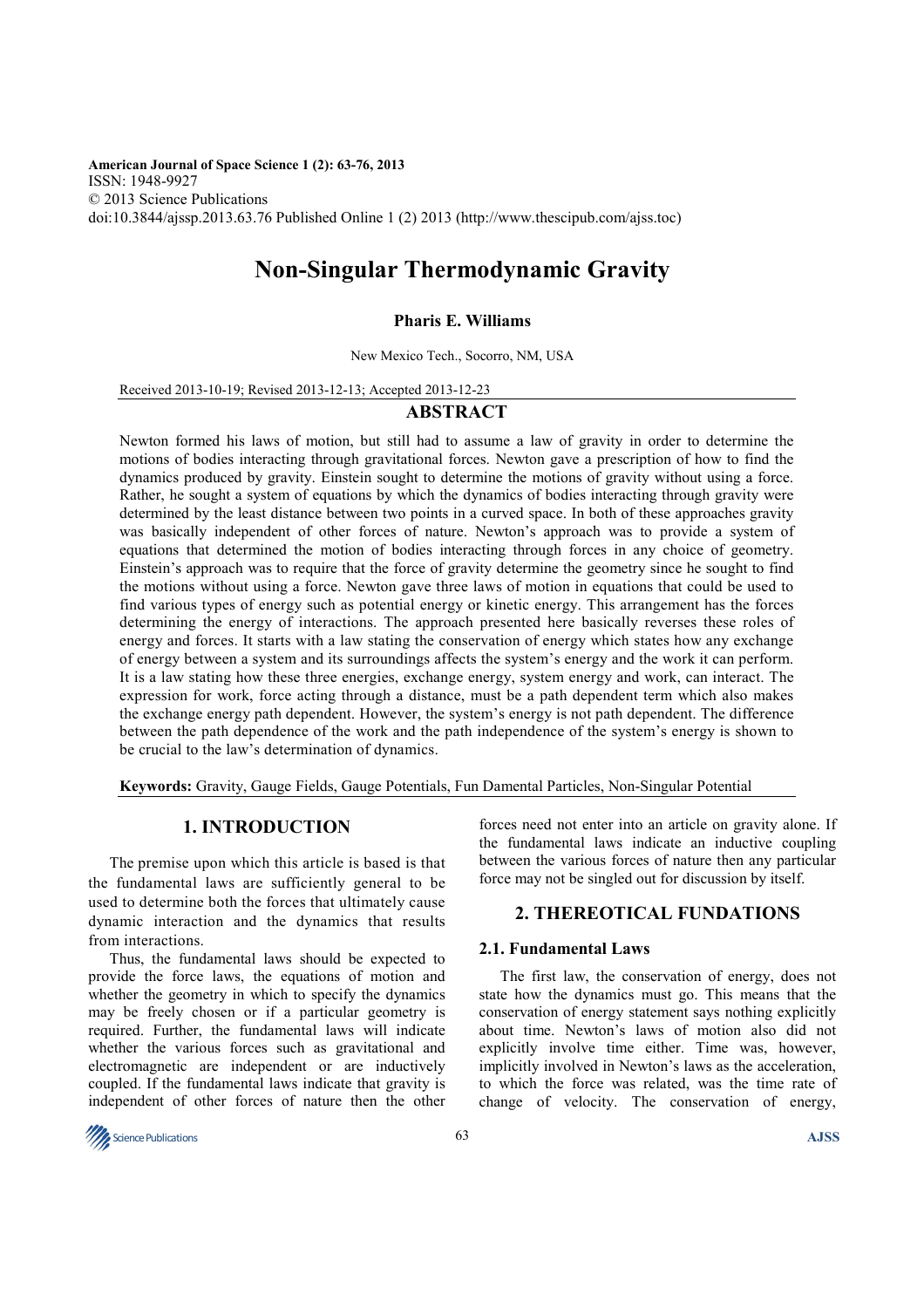however, does not even include time implicitly. This approach must then have a second law which tells how the dynamics must go. The adopted second law seems rather vague as its statement does not seem to depend upon time, but instead is a statement that in essence denies perpetual motion. The second law, as made by Caratheodory (1909), is a statement that surrounding any state point that a system may occupy there exists neighboring points to which the system may not go reversibly. That is if the system goes to these specific points and then returns to the original point it will be changed due to the round trip.

To summarize and simplify these adopted laws they are:

1st Law: Conservation of Energy Equation (1):

$$
dE = dU - F_i dx^i, \text{ where } i = 1, 2, 3, 4
$$
 (1)

2nd Law: Denial of Perpetual Motion

Neighboring any state point there exist points that the system may not go to reversibly.

#### **2.2. Some Immediate Results**

Some immediate results of using these laws together become important later where gravity is concerned. Williams (1997; 2001; 2010a) derived one of the first immediate results to be that the 2nd law guarantees the existence of an integrating factor for the 1st law that is a function of velocity only then Equation (2):

$$
dS = \frac{dU}{\phi} - \frac{Fdx}{\phi} = \frac{dU}{\phi} - fdx
$$
 (2)

This is important for two reasons. The first reason is that the existence of an integrating factor guarantees the existence of an absolute velocity, as was shown by Williams (1997). This is important since it provides a means of defining time. Plus, this method of defining time, since it relates time to space in an absolute fashion, provides a description of dynamics based upon absolute space and time. Secondly, the existence of the integrating factor guarantees the existence of another state function that can be obtained from the 1st law by multiplying the 1st law by the integrating factor. This new state function, that may be called the entropy, as it is in thermodynamics, has several extremely important roles in the dynamics of the system. These roles include: (1) determining the flow of motion through the principle of maximum entropy for isolated systems which do not exchange energy with their surroundings, (2) determining the important distinction between the very stable constant entropy systems and

those systems whose entropy is changing so as to seek a maximum and (3) determining the characteristic properties of bodies whose characteristics do not change as these bodies move around in space and time.

The third role of the entropy might well prove to be the most important role where trying to learn what gravity is as compared to how gravity causes dynamics, which is done by the first role. Bodies, or perhaps one might say fundamental particles, have various characteristics by which we describe them. For example, we talk of an electrically charged particle to mean that the particle possesses an electric charge. In the same manner we speak of a particle having a gravitational property through which the particle interacts with other particles. The standard model of physics assigns these characteristics to particles almost by assumption. The electrically charged particles are assumed to be those that have gauge potentials that obey the Maxwell equations of electromagnetism. Every particle is also assumed to have a gravitational potential through which it interacts with other gravitating particles. This third role of the entropy specifies the characteristics of particles that do not change as the particle moves through space and time. This means that it specifies what characteristics a particle must have if its entropy is to remain constant as the particle moves through space and time.

#### **3. RESULTS**

#### **3.1. Time and Physical Time**

In Newtonian dynamics time did not really have a definition and a common sense notion of time was used. There appeared two types of time in the relativistic theories of Einstein. The 'local' time played a role essentially like the role of time in Newtonian dynamics. A new type of time appeared when the relativistic theories introduced a differential element of space-time geometry. This differential element was called the proper time. Proper time was thus defined in terms of the local time and a geometric space.

The Dynamic Theory (DT), based upon the laws stated above, does not show a time in the statement of the laws. However, when the two laws are used together Williams (2001; 2010b) has shown that they require any dynamics to adhere to the stability conditions which are the second order derivatives of a set of energy functions with respect to a set of the independent variables. There is nothing specifying which variables are to be included in the set to be used. The 1st law consists of the differential of the system energy and differential path elements for each force applicable. This means that the number of

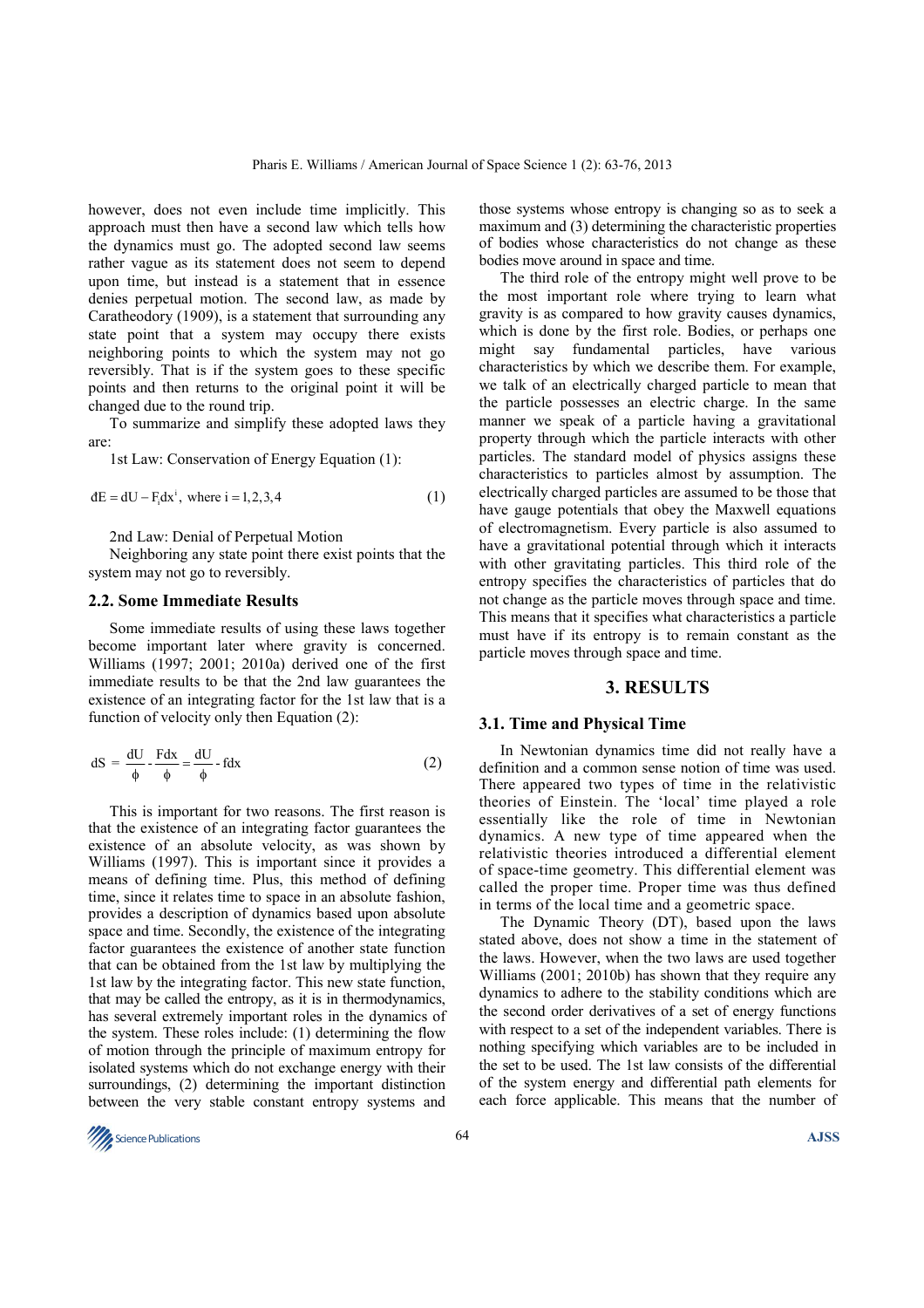variables required is the number of independent forces applicable plus one more. For three space forces as used in Newtonian dynamics there must be three plus one, or four independent variables. One is free to choose which set of four variables are to be used in the stability conditions. One convenient set of independent variables consists of the entropy and space variables. When this choice is made the stability conditions require that:

$$
\frac{\partial^2 U}{\partial S^2} (dS)^2 + 2 \frac{\partial^2 U}{\partial S \partial x} dS dx + \frac{\partial^2 U}{\partial x^2} (dx)^2 >
$$
\n
$$
0 - \frac{(m_0 c^2)^2}{U^3} (dS)^2 - 2 \frac{(m_0 c^2)^2 f}{U^3} dS dx
$$
\n
$$
+ \frac{m_0 c^2}{U^3} \left[ U^2 f_x - m_0 c^2 f^2 \right] (dx)^2 > 0
$$
\n(3)

This quadratic form must be positive definite and can be parameterized using the time and the absolute velocity, c, as:

$$
-\frac{\left(\frac{f_o}{m_o c^2}\right)^2}{U^{*3}} \left(\cot \tau\right)^2 - 2\frac{\left(\frac{f_o}{m_o c^2}\right)}{U^{*3}} \left(\cot \tau - \frac{\left(\frac{f^2}{U^{*3}} - \frac{1}{U^{*3}} \frac{\partial f}{\partial x}\right)}{U^{*3}} \left(\cot \tau\right)^2 \equiv \left(\cot \tau\right)^2 \tag{4}
$$

Equation (4) uses and with Equation  $(5)$ :

$$
U^* = \frac{U}{m_0 c^2} = \frac{1}{\phi} \quad \text{where } \phi = \sqrt{1 - \beta^2} \tag{5}
$$

Equation (3) uses the independent variables of space and entropy. Equation (4) defines time as a dependent variable. The units of the independent variable entropy has been converted to units of time in keeping with its role given by the 2nd law as the measure of the flow of the dynamics created by the force. In this role it might be called the physical time, or the dynamic time, as its role is to establish how the dynamics must go as determined by the Entropy Principle.

One reason the set of independent variables of entropy and space becomes convenient is due to requirement that an isolated system which does not exchange energy with its surroundings must obey the Entropy Principle which requires that the differential of the entropy never be negative. This requires us to determine the expression for the differential of the entropy. For the simple case of a single force in the xdirection this expression for the differential of the entropy may be shown to be given by:

$$
cd\tau = \left(\frac{m_{o}c^{2}}{f_{o}}\right)U^{*\frac{3}{2}}
$$
  

$$
\left\{-\frac{f}{U^{*\frac{3}{2}}}dx + \left[\left[\frac{2f^{2}}{U^{*\frac{3}{2}}}-\frac{1}{U^{*}}\frac{\partial f}{\partial x}\right](dx)^{2}-(cdt)^{2}\right]^{2}\right\}
$$
(6)

Equation (6) shows several things that should be noted. The first is that the physical time, as denoted by  $τ$ , does not differ from the time in the absence of a force. This means that a space-time manifold does not exist outside of the dynamics created by the force. This is also consistent with the notion that the physical time gives the flow of the motion. Another way of stating this is that within the DT a kinematic space-time, as developed in Einstein's relativistic theories, does not exist. One other thing should be noted here and that is the multiplicative factor that is common to all terms on the right hand side. Such a common factor on a manifold was named a gauge function by Weyl (1952) as he showed such a function acted to establish the distance measure, or gauge, of the manifold. Equation (6) shows it acts to set the gauge of the physical time for the isolated system.

## **3.2. Stable, Isentropic States**

The common multiplicative term on the right hand side establishes a means of investigating the very stable states that occur when looking into constant entropy states. This also is the connection that allows the DT to apply the two fundamental laws into additional, interesting areas of physics. One area that it leads into is the area that should one be given an electrostatic gauge potential then an investigation of isentropic states leads to Schrodinger's quantum mechanics as was shown by London (1927). But what if one asks where the electrostatic potential is given? Does one need to assume Maxwell's electromagnetic field equations in addition to the 1st and 2nd laws? The same question might be asked concerning whether one also needs to assume a force law for gravity. Must a gravitational force law be assumed here just as Newton found a force law to be needed?

## **3.2.1. Fundamental Particles**

In addition to asking what states might be possible given an electrostatic potential, there is another question

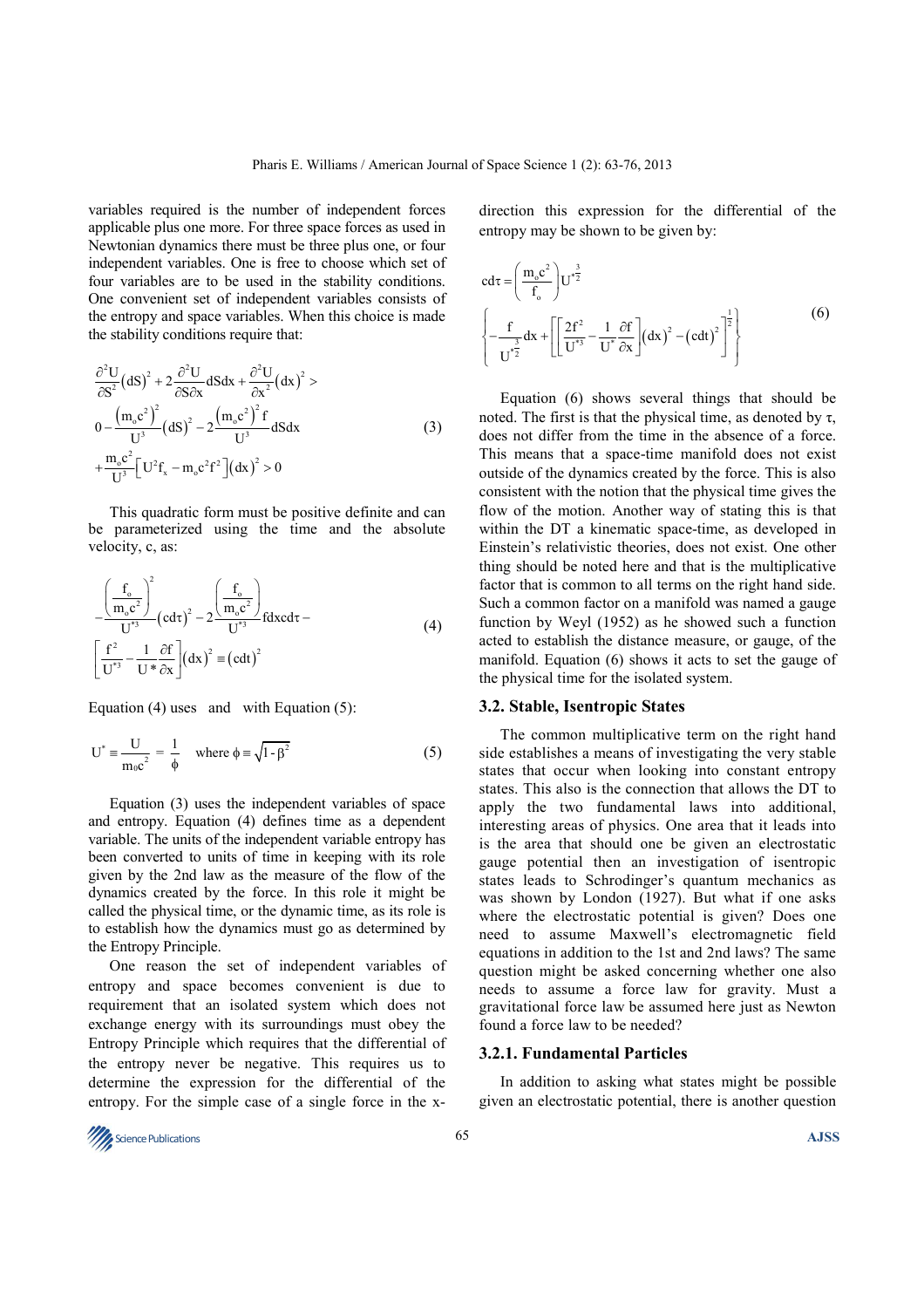that may be asked of the requirement imposed by isentropic states. This one turns the question around and asks, "What are the gauge potentials that may exist for isentropic states where these gauge potentials do not change as they are moving around in space and time? This basically is asking if the isentropic requirement establishes the characteristics of fundamental particles. If it does than the gauge function is the starting point for this investigation. However, we are more concerned with the first and second order derivatives of the gauge function.

Before going further with this line of discussion we must return to the 1st law and ask how many independent work terms must be considered in a study of natural phenomena. Of course we know of the possibility of three independent forces in each of the three space directions. We also know of a fourth force when considering thermodynamic systems. If this force were independent of the three space forces we would have four independent forces and our expression for the physical time would depend upon four force variables and one time variable. This would also mean that our gauge function is based upon five independent variables and there would be five gauge potentials since the gauge potentials are the first order derivatives of the gauge function.

Any integrable geometric manifold of any number of independent variables must satisfy the Bianchi conditions and these conditions establish interrelationships between the second order derivatives of the gauge function. When there are four independent variables, three of space and one of time, these relationships among the second order derivatives are the Maxwell equations of electromagnetism. Williams (2010c) has shown that for five independent variables additional equations are specified by the Bianchi conditions for a total of eight different equations relating the second order derivatives of the gauge function. There are five gauge potentials. When the time derivative of the gauge function is taken the result is the electrostatic potential. The three space derivatives of the gauge function produce the three vector potentials. However, it is the fifth gauge potential that is the subject of this investigation. This gauge potential turns out to be the gravitational potential and if the isentropic condition specifies the characteristics of the gauge potentials that a particle may have that does not change as it moves around in space and time it is this fifth gauge potential that will specify the gravitational character of the particle.

It may be instructive to present the five variable field equations derived by Williams (2001; 2010d). First, the five variable fields may be presented in matrix form as Equation (7):

$$
F_{ij} = \begin{bmatrix} 0 & E_1 & E_2 & E_3 & V_4 \\ -E_1 & 0 & B_3 & -B_2 & V_1 \\ -E_2 & -B_3 & 0 & B_1 & V_2 \\ -E_3 & B_2 & -B_1 & 0 & V_3 \\ -V_4 & -V_1 & -V_2 & -V_3 & 0 \end{bmatrix}
$$
(7)

The field equations are Equation  $(8)$ :

$$
\overline{\nabla} \overline{\mathbf{B}} = 0 \qquad \frac{1}{c} \frac{\partial \mathbf{B}}{\partial t} + \overline{\nabla} \times \overline{\mathbf{E}} = \overline{0}
$$
  

$$
\overline{\nabla} \times \overline{\mathbf{B}} - \frac{1}{c} \frac{\partial \overline{\mathbf{E}}}{\partial t} + \mathbf{a}_0 \frac{\partial \overline{\mathbf{V}}}{\partial \gamma} = \frac{4\pi \overline{\mathbf{J}}}{c}
$$

$$
\frac{\partial \mathbf{p}}{\partial t} + \overline{\nabla} \overline{\mathbf{L}} + \mathbf{a}_0 \frac{\partial \mathbf{J}_4}{\partial \gamma} = 0 \qquad \overline{\nabla} \times \overline{\mathbf{L}} + \mathbf{a}_0 \frac{\partial \mathbf{V}_4}{\partial \gamma} = 4\pi \mathbf{p}
$$
  

$$
\frac{\partial \mathbf{p}}{\partial t} + \overline{\nabla} \overline{\mathbf{L}} + \mathbf{a}_0 \frac{\partial \mathbf{J}_4}{\partial \gamma} = 0 \qquad \overline{\nabla} \times \overline{\mathbf{V}} + \mathbf{a}_0 \frac{\partial \overline{\mathbf{B}}}{\partial \gamma} = 0
$$
  

$$
\overline{\nabla} \mathbf{V}_4 + \frac{1}{c} \frac{\partial \overline{\mathbf{V}}}{\partial t} = \mathbf{a}_0 \frac{\partial \overline{\mathbf{E}}}{\partial \gamma} \qquad \overline{\nabla} \overline{\mathbf{L}} + \frac{1}{c} \frac{\partial \mathbf{V}_4}{\partial t} = -\frac{4\pi}{c} \mathbf{J}_4
$$
 (8)

#### **3.2.2. Quantization**

Isentropic states may exist in two ways. The physical time may be identically zero or it may swing positive and then negative but must always return to zero periodically like a sine wave. The isentropic condition, in this fashion, quantizes the gauge potentials with a quantum number. This is important as it establishes the quantized electric charge on fundamental particles. This is also important as it establishes a distinction between different fundamental particles.

#### **3.2.2.1. Gravity**

The steps in the process of determining the gauge requirements of the isentropic condition are many and tedious. However, the process starts with the quantization of the gauge potentials and then forming the fields from these quantized potentials and ensuring that the gauge function and its derivatives satisfy all of the field equations. After this is done the logarithm of the square root of the gauge function is given by:

$$
\ln f^{\frac{1}{2}} = \left(\frac{r_o}{r}\right) e^{-\left(\frac{\lambda_N}{r}\right)} e^{-H_o t} e^{-K_\gamma \gamma}, \text{ with } K_\gamma = \frac{H_o}{a_o c} \tag{9}
$$

Equation (9) uses  $H_0$  as Hubble's constant and  $a_0c$  as a constant pertaining to the limiting rate of mass conversion.

From this gauge function the fields become:

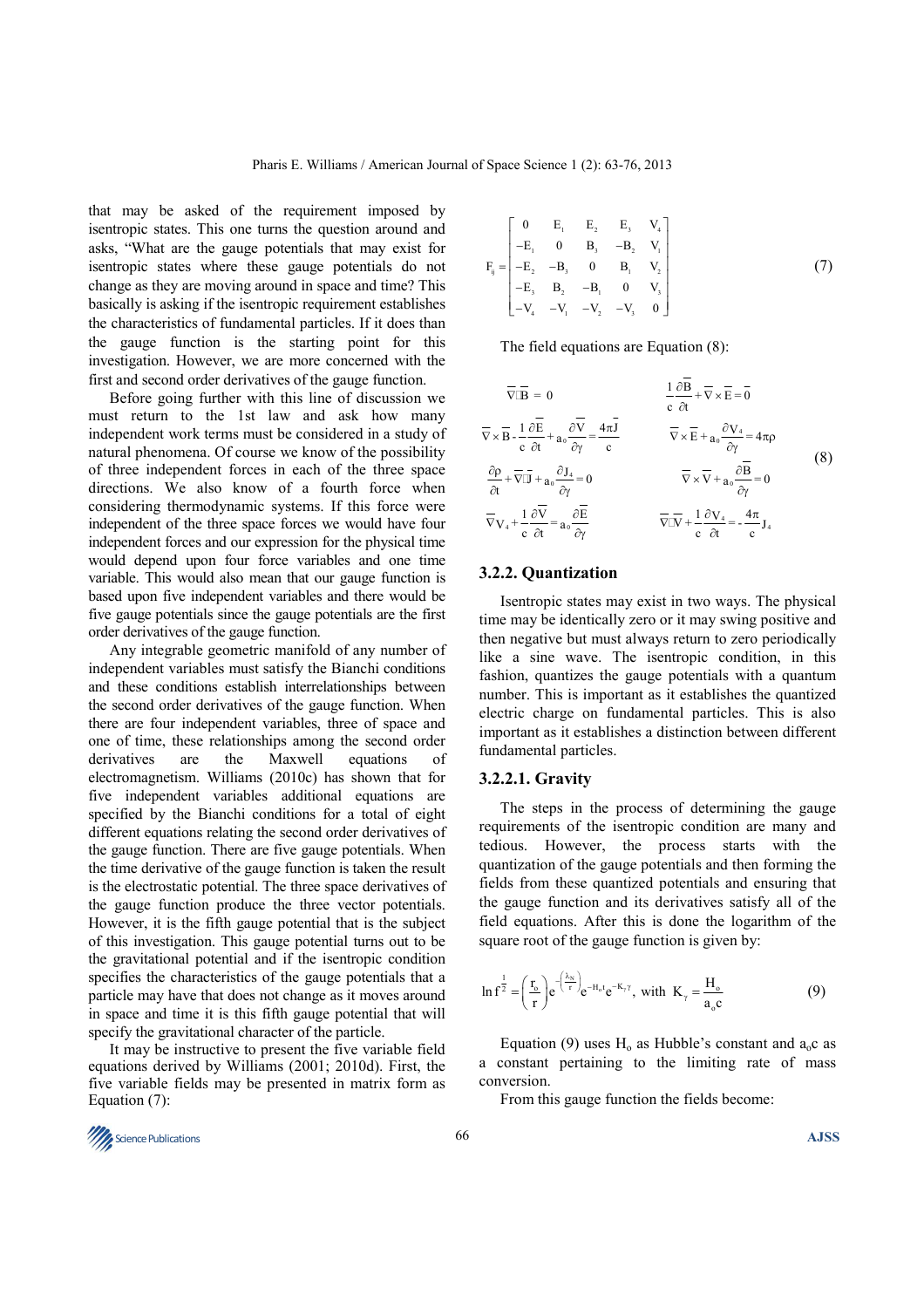$$
\frac{F_{ij}}{\left(\frac{e}{4\pi\epsilon_o}\right)^{\approx}}
$$
\n
$$
Z\left(\frac{r_oH_o}{cr^2}\right)\left(1-\frac{\lambda_N}{r}\right)e^{-\left(\frac{\lambda_N}{r}\right)}
$$
\n
$$
-Z\left(\frac{r_oH_o}{cr^2}\right)\left(1-\frac{\lambda_N}{r}\right)e^{-\left(\frac{\lambda_N}{r}\right)}
$$
\n
$$
0
$$
\n
$$
0
$$
\n
$$
0
$$
\n
$$
0
$$
\n
$$
0
$$
\n
$$
0
$$
\n
$$
0
$$
\n
$$
0
$$
\n
$$
0
$$
\n
$$
0
$$
\n
$$
0
$$
\n
$$
0
$$
\n
$$
0
$$
\n
$$
0
$$
\n
$$
0
$$
\n
$$
0
$$
\n
$$
0
$$
\n
$$
0
$$
\n
$$
0
$$
\n
$$
0
$$
\n
$$
0
$$
\n
$$
0
$$
\n
$$
0
$$
\n
$$
0
$$
\n
$$
0
$$
\n
$$
0
$$
\n
$$
0
$$
\n
$$
0
$$
\n
$$
0
$$
\n
$$
0
$$
\n
$$
0
$$
\n
$$
0
$$
\n
$$
0
$$
\n
$$
0
$$
\n
$$
0
$$
\n
$$
0
$$
\n
$$
0
$$
\n
$$
0
$$
\n
$$
0
$$
\n
$$
0
$$
\n
$$
0
$$
\n
$$
0
$$
\n
$$
0
$$
\n
$$
0
$$
\n
$$
0
$$
\n
$$
0
$$
\n
$$
0
$$
\n
$$
0
$$
\n
$$
0
$$
\n
$$
0
$$
\n
$$
0
$$
\n
$$
0
$$
\n
$$
0
$$
\n
$$
0
$$
\n
$$
0
$$
\n
$$
0
$$
\n
$$
0
$$
\

Equation (9) and (10) show that the potentials and the fields are non-singular in that they return to zero as r tends to zero. This feature of the electric and the gravitational fields is very different from the classical  $1/r^2$  character from Maxwell's electromagnetism and Newton's gravity.

An interesting feature of this process for finding the characteristics of fundamental particles includes the ability to theoretically form the ratio of the electromagnetic and the gravitational forces to get Equation (11):

$$
F_{\text{ratio}} \approx \frac{H_o^2}{a_o^2 c^2 K_\gamma^2} = \frac{e^2}{Gm^2}
$$
 (11)

Which is, of course, the experimentally measured ratio of the electromagnetic and the gravitational forces.

#### **3.2.2.2. Theoretical Summary**

In the preceding two fundamental laws were adopted and used to show that they require a certain form of a gauge function for all particles that do not change their gauge characteristics as they move around in space and time. The gauge potentials of these unchanging fundamental particles show gauge properties known to exist for most particles. For example, they possess long range electrostatic and gravitational potentials that diminishes with distance as 1/r. They also possess long range forces that vary as  $1/r^2$ . However, these gauge potentials also possess some properties not previously considered for fundamental particles. Two of these new properties are the time dependence of the gravitational potential and the non-singularity of both the electrostatic and gravitational potentials which requires that these potentials vanish as r tends to zero.

With respect to gravity these two new properties of the gravitational potential produce many new gravitational predictions that agree with previously obtained data such as planetary orbital perihelion advancement, cosmological red shifts, dark matter and dark energy. In addition to the new properties of the gauge potentials of fundamental particles, the inductive coupling between the electromagnetic and the gravitational fields provide new predictions of physical phenomena that have either already been measured or may be measured.

## **3.2.2.3. Comparison between Theory and Experiment**

The following is a partial list of phenomena where predictions from the new theoretical properties of gravity have been compared to existing experimental data. While there also exists many ways of comparing the new theoretical properties of the electrostatic potential to existing and not-yet-obtained data this article will only address those involving the gravitational properties.

#### **3.2.2.3.1. Perihelion Advance**

The gravitational force differs from the Newtonian gravitational force through the influence of the nonsingular character of the potential and the time. This nonsingular deviation depends, therefore, upon the  $\lambda$  in the multiplicative exponential function. Williams (2010e) has shown that this deviation predicts an advancement of the perihelion of planetary orbits. This deviation is found by comparing the frequency of small radial oscillations about steady circular motion for the non-singular potential with the frequency of revolution. This produces a perihelion advance of:

$$
\delta\theta \approx 2\pi \left(\frac{3\lambda\text{G}\text{M}\text{m}^2}{L^2}\right) \tag{12}
$$



 $\mathbb{R}^2$ 

(10)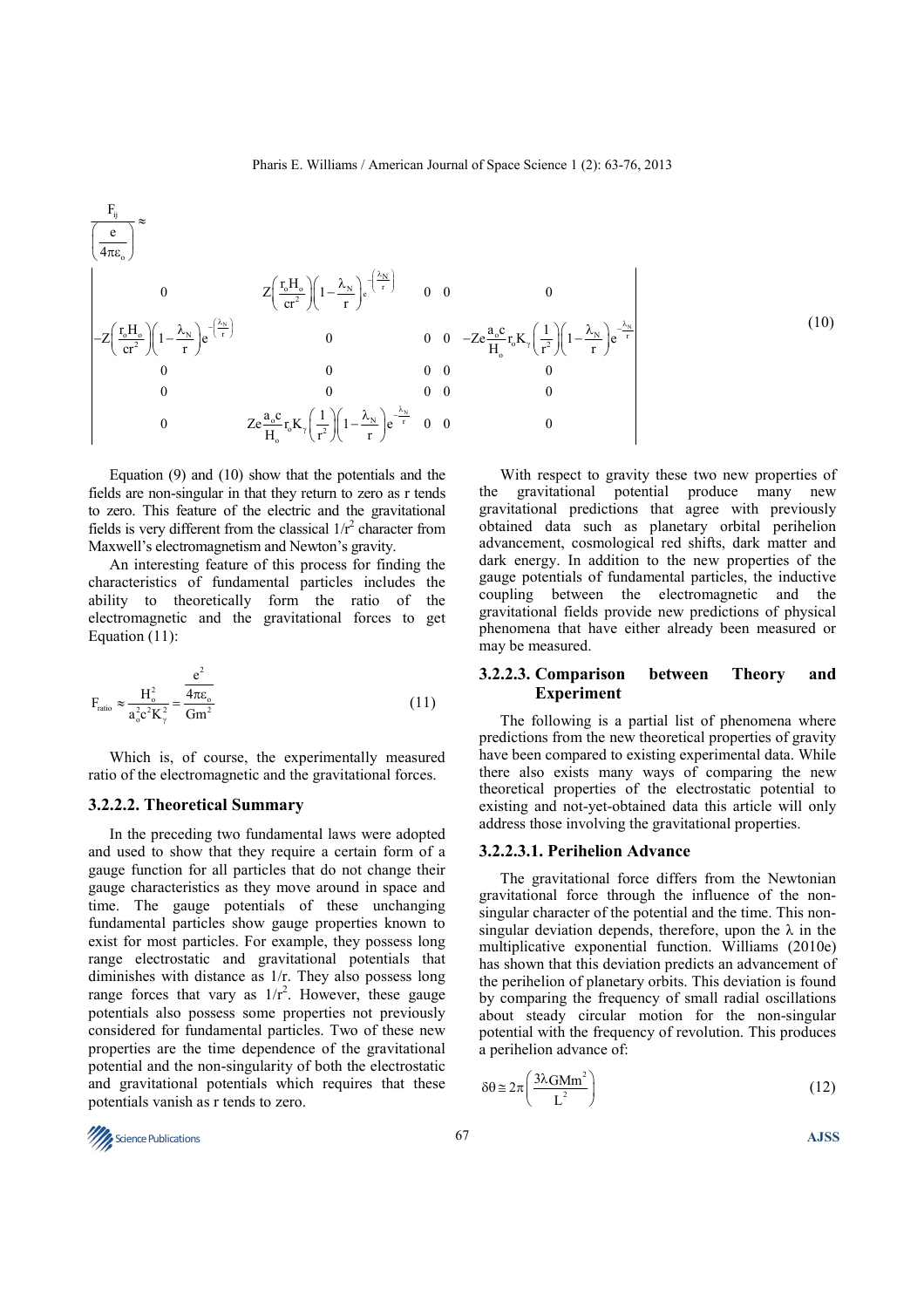Equation (12) predicts an advance that compares to the Einstein prediction when  $\lambda = GM/c^2$ .

## **3.2.2.3.2. Red Shifts**

Williams (2010f) showed that the time dependence of the gravitational potential predicts a red shift in light received from distant stars. This calculation is done assuming isentropic propagation of light and yields a wave length shift of:

$$
z \approx \frac{\Delta\lambda}{\lambda_e} = \exp\left\{\begin{pmatrix} -G\\ \overline{c}^2 \end{pmatrix} \begin{bmatrix} \frac{M_r e^{\frac{-\lambda_r}{R_r}}}{R_r} - \frac{M_e e^{\frac{-\lambda_e}{R_e}}}{R_e} \\ R_r \end{bmatrix} - 1 \right\}
$$
(13)

Equation (13) uses M and R without subscripts to refer to the mass and radius of the Earth. If the reception is done at the Earth's surface the ratio of the gravitational potential at reception and the Earth's surface cancels each other. This factor occurs in the expression for the red shift because our standard for comparison is the frequencies measured at the Earth's surface.

#### **3.2.2.3.3. Einstein's Field Equations**

Einstein sought to describe dynamics in terms of motion along the geodesic of a curved space rather than motion due to the action of a force. Though he determined a set of field equations that, in the limit, tend toward Newtonian gravitational dynamics, these field equations lend themselves to multiple solutions that depend upon various restrictive assumptions. The two adopted in the DT are such that one may choose the geometry in which to write the 1st Law and then apply the 2nd Law to determine the dynamics. These laws were extended into the five variables of space, time and mass density before using them to determine the either the path required given some gauge potential or the particle characteristic that would be independent of the path.

Einstein only considered systems in which the mass was conserved. When mass is conserved in the five variable system Williams (2010g) showed the effect is that of embedding a four variable hyper surface into the five variable chosen geometry of the five variable manifold. The procedure is to write the five variable manifold's energy-momentum tensor in terms of the hyper surface metric and then impose the restrictive assumption that mass be conserved. The surface energymomentum tensor may now be found within the space tensor and written Equation (14):

$$
T^{\alpha\beta} = T_{sp}^{\alpha\beta} - \frac{1}{c^2} \left[ F_4^{\alpha} F^{4\beta} - \frac{1}{2} h^{\alpha\chi} F^{4\gamma} F_{4\gamma} \right]
$$
 (14)

The form of this expression for the hyper surface energy-momentum tensor suggests writing:

$$
CT^{\alpha\beta} \equiv G^{\alpha\beta} \equiv R^{\alpha\beta} - \frac{1}{2}g^{\alpha\beta}R
$$
 (15)

which, of course, look like the field equations of Einstein's general theory of relativity. Equation (15) are taken to be Einstein's field Equation (16):

$$
G^{\mu\nu} = -\frac{8\pi\kappa}{c^2}T^{\mu\nu} \tag{16}
$$

where, is the gravitational constant.

This shows that there two ways to determine the dynamics within the DT. One method is to use the gravitational gauge potential in the five variable manifold of the 1st Law and seek to maximise the entropy for an isolated system when mass is conserved. The second method is to the equations of geodesics on the four variable hyper surface. However, in this case the coefficients in the energy-momentum tensor of the hyper surface can be determined from the given gauge potentials and, therefore, the solutions to the field equations are limited by the character of the gauge potentials. The nature of the field equations are such that for simple situations, such as when all potentials vanish except the gravitational potential, it easier to determine the dynamics using the non-zero potential in the five variable manifold while conserving the mass.

#### **3.2.2.3.4. No Big Bang**

The non-singular character of the gravitational potential predicts that there exists a point in time in the history of the universe where the expansion velocity of the universe was zero. Williams (2010h) showed at that point in time the universe was not at a point of singularity but was still of finite size and possessed nonzero expansion acceleration. Therefore, the non-singular gravitational potential denies the existence of a big bang beginning of the universe. To see the difference between the cosmologies of the classical, singular gravitational force and the time dependent, non-singular force the cosmological equation may be developed using the nonsingular potential to arrive at:

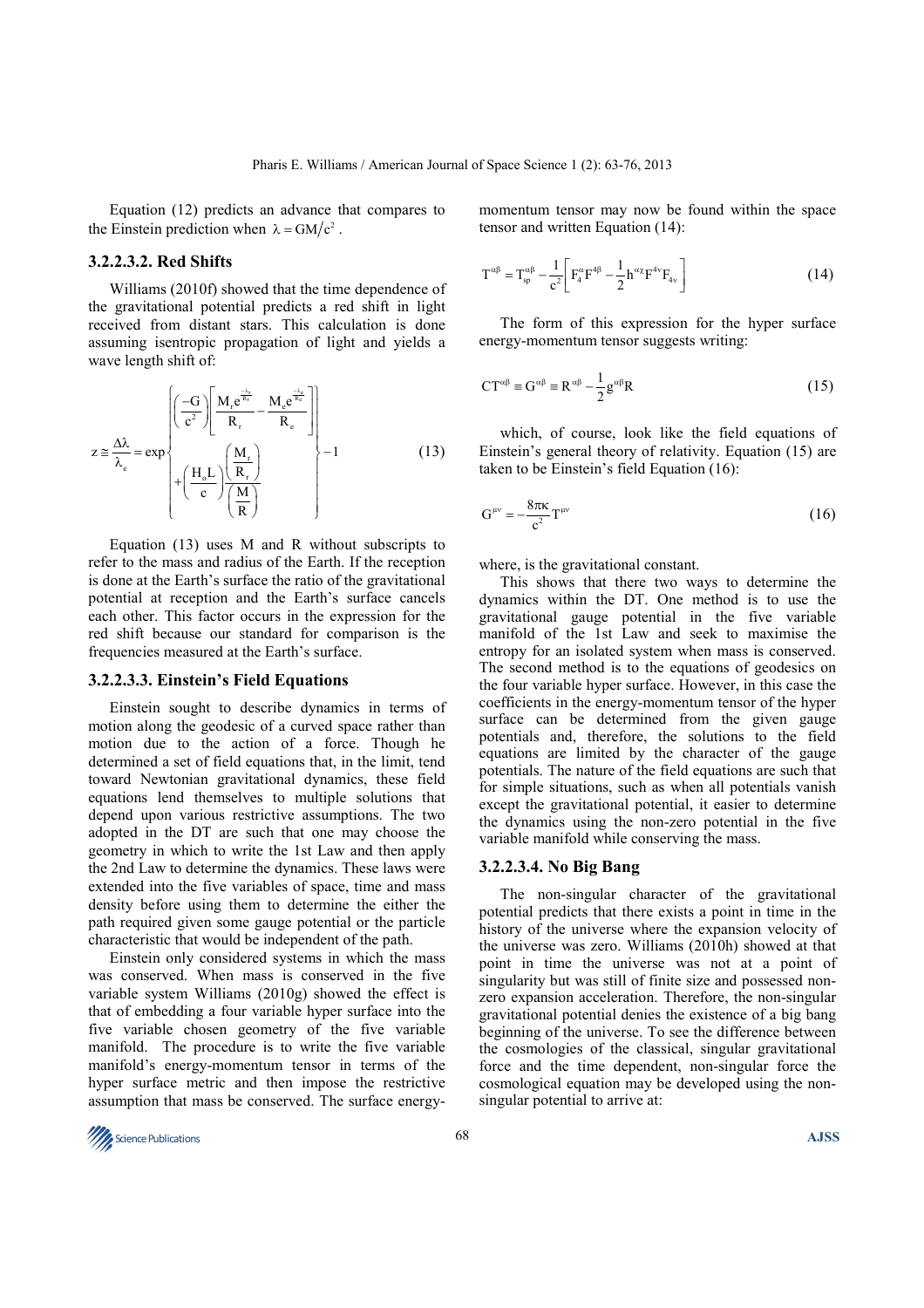$$
\frac{d^2R}{dt^2} = \frac{4\pi G\rho_o}{3} \left(1 - \frac{\lambda}{Rr}\right) \frac{e^{-\frac{\lambda}{Rr}}e^{-H_o\tau}}{R^2}
$$
(17)

Equation (17) shows that the scale factor of the universe, R, experiences zero acceleration when  $Rr = \lambda$ . Then when  $Rr > \lambda$  by only a slight amount the scale factor experiences an exponentially large acceleration until it becomes large enough to pull down the acceleration by the cubic factor in the denominator. Thus, the scale factor of the universe shows a decreasing acceleration as R gets larger, but never reverses into a deceleration.

Equation (17) also shows that the non-singular potential does not support a cosmological singularity when  $r = 0$  as would be required for a big bang model of the universe.

## **3.2.2.3.5. Dark Matter**

Williams (2010i) solved the system of equations showing the time dependence of the gravitational field gives rise to the prediction that stars in the outer arms of spiral galaxies possess tangential velocities that correspond to the greater gravitational field strength of the center of the galaxy at a previous point in time corresponding to the distance the star is from the center of the galaxy divided by the speed of light. Thus, the tangential velocities do not fall off as predicted by Newtonian gravity.

When one uses the time dependent, non-singular gravitational field in the equations of motion for uniform circular motion one must account for the time delay for the gravitational time dependent change of the galactic central gravitational mass to travel to the radius at which one desires to calculate. This calculation results in the acceleration compared to the Newtonian acceleration to be given by a multiplicative factor reflecting the time dependence and the initial rate of change of the physical time when the gravitational effect leaves the galactic center  $\dot{\tau}_{0}$ . The relation is:

$$
a = a_N \left\{ 1 - \frac{H_o^2 \lambda}{2r} t^2 - H_o \dot{\tau}_o t \right\}
$$
  

$$
\approx a_N \left\{ 1 + H_o \dot{\tau}_o \frac{r}{c} \right\}
$$
 (18)

In the absence of a means of theoretically evaluating the initial conditions we may turn to experimental results. We now use the data that shows the acceleration begins to deviate from Newtonian when the acceleration drops to a value of  $1.2 \times 10^{-10}$  m/sec<sup>2</sup> so that Equation (19):

$$
a_{N} = \frac{GM}{r_{c}^{2}} \approx 1.2 \times 10^{-10} \implies r_{c} \approx \sqrt{\frac{GM}{1.2 \times 10^{-10}}}
$$
(19)

Then requiring Equation (20):

$$
\dot{\tau}_o = \frac{c}{r_c H_o} \tag{20}
$$

Sets a value of  $\dot{\tau}_{0}$  in keeping with the data. Equation (18) becomes the approximation Equation (21):

$$
a \cong a_{N} \left\{ 1 + \frac{r}{r_{c}} \right\}
$$
 (21)

where, we see the short range Newtonian acceleration and the long range acceleration predicted by MOND.

It should be noted that the approximate linearity of the tangential velocity with respect to time displays an independence of the time it takes for light to travel from the galaxy to Earth. This apparent independence of time masks the fact that the gravitational strength of the galaxy, relative to the current epoch, depends upon the time of light travel to Earth.

## **3.2.2.3.6. Dark Energy**

The time dependence of the gravitational field was shown by Williams (2010j) to change the prediction of the Chandrasekhar limiting mass. This time variation of the Chandrasekhar limiting mass prevents the use of the Type Ia supernovas as a standard candle with a constant luminosity. The change in the limiting mass with respect to universe time was shown to be given as Equation (22):

$$
\frac{dM_{L}}{d\tau} = \left(\frac{9H_{o}}{4}\right)M_{Ch}\left(1 - H_{o}\tau\right)^{-\frac{13}{4}}
$$
\n(22)

The universe expansion factor may be taken from general relativity whose first integration is the Friedman equation. Equation (17) may again be used. When the initial conditions are evaluated to account for all mass and radiation energy the square of the universe expansion rate is given in terms of the red shift as Equation (23):

$$
\left(\frac{\dot{a}}{a}\right)^2 = H_o^2 \left\{\n\begin{bmatrix}\n\Omega_M z + \Omega_M \frac{12 - 2z}{(3 + 2z)} \\
+ \Omega_M \frac{z(7 - 2z)}{(3 + 2z)}\n\end{bmatrix} + \Omega_{RO}\n\right\}
$$
\n(23)

where, the  $\Omega_M$  varies as  $(1+z)^3$ .

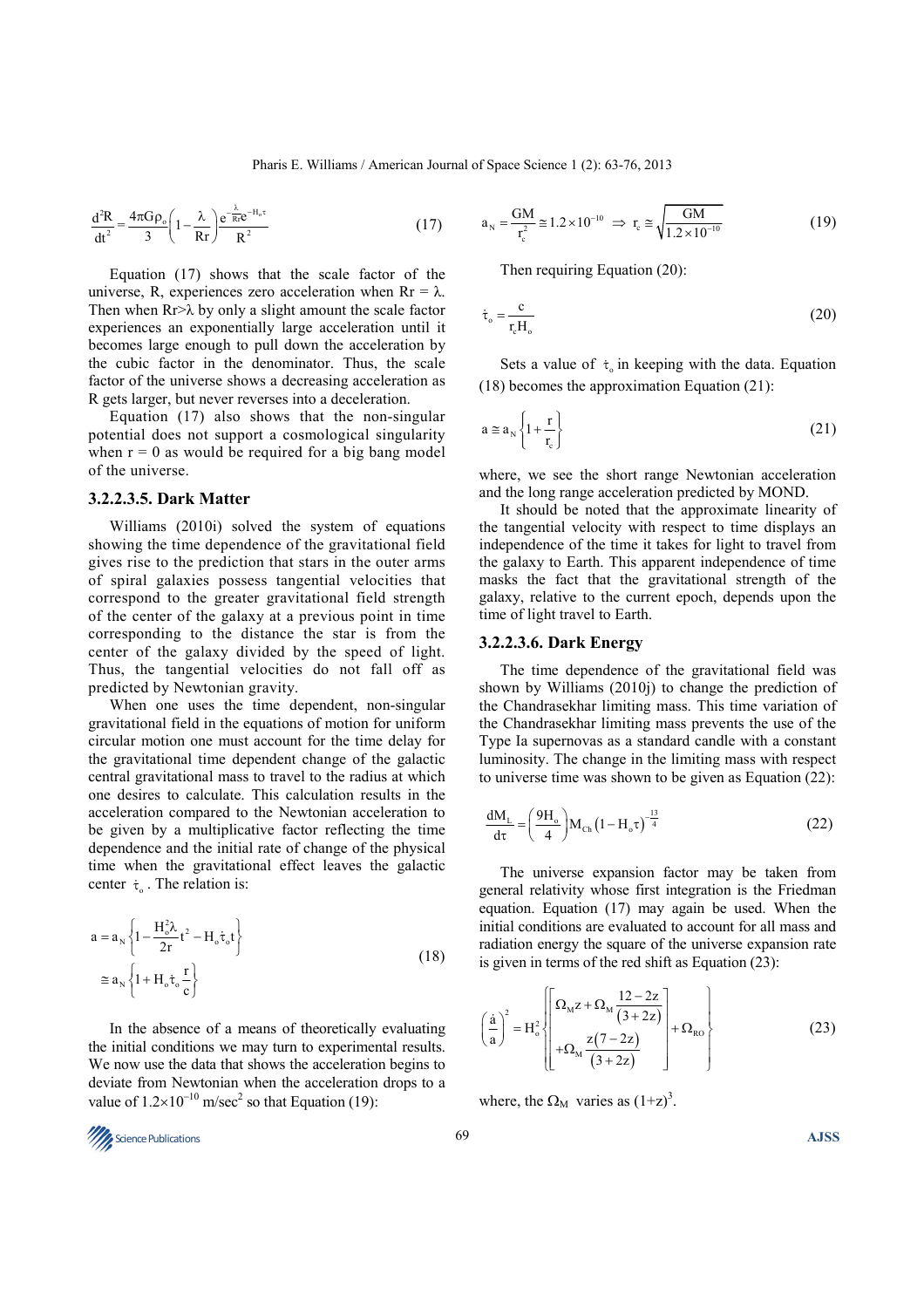#### **3.2.2.4. Experiments with Inductive Coupling**

The gauge fields of the fundamental laws are inductively coupled. This means that the gravitational and the electromagnetic fields are not totally independent fields. Each is tied to the other. There are several experiments that may display this inductive coupling. This list is only representative of the possible experiments that use the inductive coupling of these fields.

#### **3.2.2.4.1. Radiation Energy Density and Pressure**

Williams (2010k) has shown that the inductively coupled gravitational and electromagnetic fields predict a radiation energy density given by the sum of the squares of the electromagnetic and gravitational field components as in Equation (24):

$$
\xi = \frac{1}{8\pi} \left[ \overline{E} \bullet \overline{E} + \overline{B} \bullet \overline{B} + \overline{V} \bullet \overline{V} + V_4^2 \right]
$$
 (24)

where, the V represents the gravitational vector field and the  $V_4$  is the gravitational potential. However, the radiation pressure is given by the sum of the squares of the electromagnetic components minus the square of the gravitational component or Equation (25):

$$
p = -\left(\frac{1}{24\pi}\right) \left[E^2 + B^2 + 3V_4^2 - V^2\right]
$$
 (25)

Therefore, the radiation pressure will always be a little less than the radiation energy density. This is just what the Nichols and Hull experiment showed. It is true that the difference was less that the expected experimental error, but new experiments using interferometer techniques may be used to reduce the experimental error below that of the Nichols and Hull experiment.

The difference in the expression for the radiation energy density and the radiation pressure gives rise to the case where the pressure must be zero. This would be the case in space where no pressure can be supported due to the absence of inertial material. Since radiation pressure is the difference between the sum of the squares of the electromagnetic field components and the square of the gravitational field then the point of zero radiation pressure still requires that the radiation energy density be non-zero. If the Nichols and Hull data is used to estimate a value for the constant  $a_0$  then the temperature of the zero pressure radiation may be determined. Initial estimates place the temperature in the low single digit temperatures.

#### **3.2.2.4.2. Cosmic Background Radiation**

As mentioned in the section on radiation energy density of the inductively coupled gauge fields consists



of the addition of the squares of the components of the electromagnetic and gravitational fields. These results come from solutions to the wave equations that were developed from the field equations by Williams (2010l). The totality of these waves include three electric field components, three magnetic field components, three gravitational field components and a gravitational potential for a total of ten wave components. The solution of the wave equations includes two types of waves. The first wave type is the transverse wave where the vector field components are perpendicular to the direction of wave propagation while the second wave type may be called nontransverse as none of the field components are perpendicular to the direction of wave travel.

The transverse wave solution consists of three components rather than the two components of standard electromagnetic theory. The third component is a gravitational field component which is directed opposite to the electric field component and contains only a small part of the wave energy when compared to the energy contained in the electric and magnetic components. This is the reason for the small difference between the radiation energy density and pressure. The non-transverse wave also consists of three components which are an electric field component, a magnetic field component and a gravitational potential component. This wave is rather peculiar in that it consists of two vector components and one scalar component. If all three components were vector components directed parallel, or anti-parallel, with the direction of wave travel, the wave might best be referred to as a longitudinal wave. However, since one wave component is a scalar component it would be misleading to call the wave a longitudinal wave.

Several predictions have been made using the Electromagnetogravitic (EMG) wave solutions, but these may be best addressed in other formats. What may be most useful herein is to present the influence of gravity upon EMG waves. The first influence has already been discussed in the immediately preceding sections on radiation energy density and pressure and the cosmic background radiation. Two other influences may be useful to mention here.

#### **3.2.2.4.3. Alternate Communications**

All of our communications systems that depend upon wave propagation utilize the transverse wave type. However, one may also use the non-transverse waves to communicate between two distant locations. The major problem in using the non-transverse waves to communicate is that a means of creating and detecting these waves must be found. The transverse and the nontransverse wave solutions appear as independent waves in the wave equations. However, when a transverse wave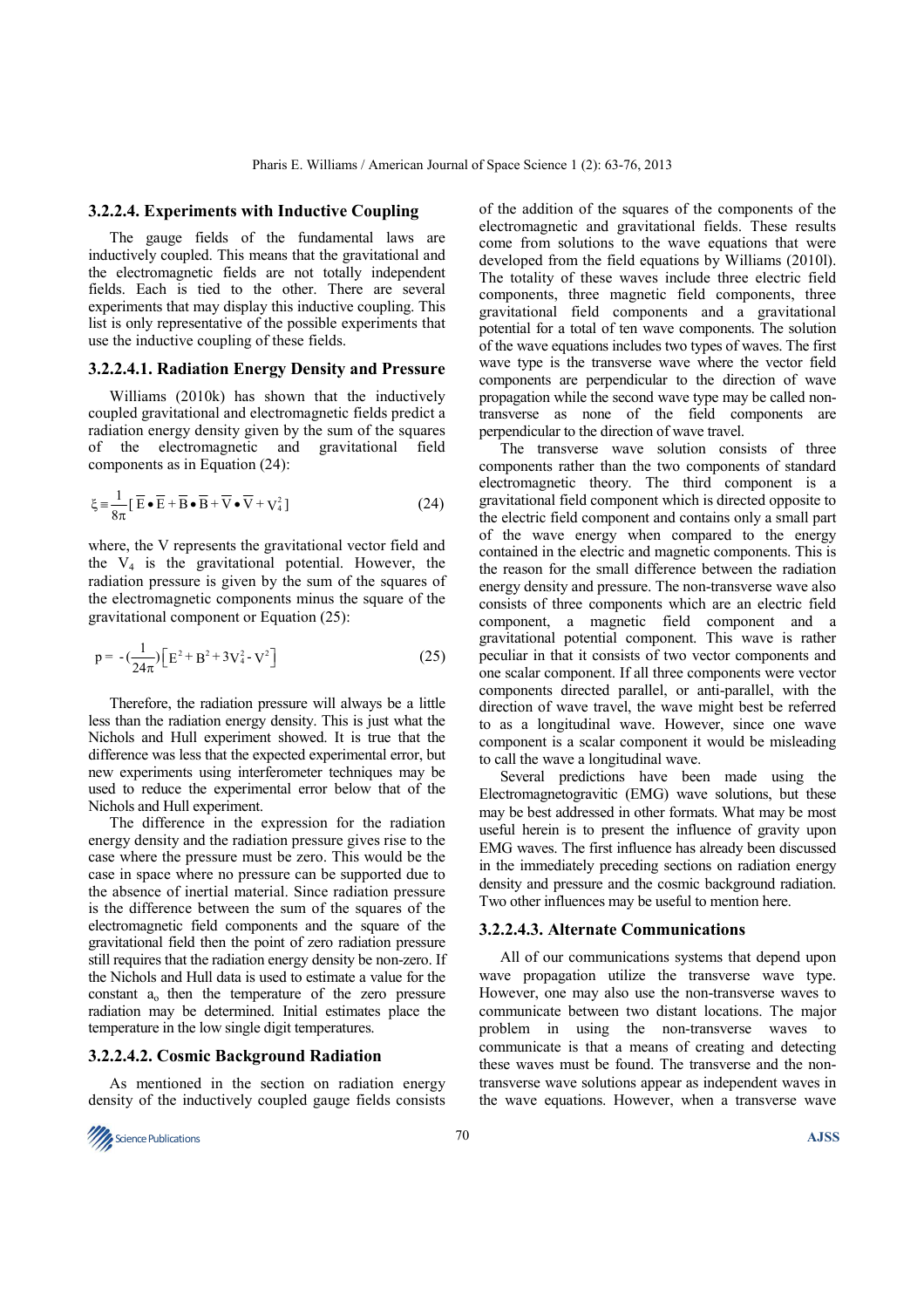strikes a material interface, such as between air and glass, at an oblique angle some of the transverse wave energy may be converted into non-transverse wave energy depending upon the orientation of the electric field component with respect to the normal to the interface. Similarly, a non-transverse wave may have some of its energy converted into transverse wave energy when it strikes a material interface a certain way.

The design of a means of converting transverse wave energy into non-transverse wave energy constitutes a non-transverse wave sending antenna. Alternatively, a means of converting non-transverse wave energy into transverse wave energy constitutes a non-transverse wave receiving antenna. Designs of both the sending and receiving non-transverse wave antennas were completed by Williams (2010m), but have not been tested.

## **3.2.2.4.4. Neutrinos**

Neutrinos have the interesting property that they can pass through any material almost at will almost without being detected. There is an interesting similar property that involves the non-transverse wave. In transverse waves the electric field may accelerate electrons in a dipole antenna because the electric field is directed perpendicular to the direction of wave propagation. However, the electric field in a non-transverse wave is in the direction of propagation and this prevents the electric field from accelerating a free electron. This allows the non-transverse wave to propagate virtually without attenuation through materials that would stop a transverse wave. The skin depth for a non-transverse wave in copper has been calculated to be some 1010 m. This sort of skin depth makes stopping a non-transverse wave as difficult as a neutrino.

Another feature of this theory upon gauge potentials lies in the fact that isentropic states may be found just as the section above showed that a fundamental particle may have certain quantized electrostatic potential properties. There are, however, five gauge potentials within this theory. In addition to the electrostatic potential there exist three vector potential components just as are seen in standard electromagnetism. Should one investigate an isentropic propagation of these vector potential one finds their energy to be quantized as  $\varepsilon$  =  $N<sup>2</sup>$ hv of course this quantized energy is similar to Einstein's quantized photon energy except that this energy displays the quantum number. But there is still another gauge potential in the theory and this is the gravitational potential. When Williams (2010n) investigated isentropic propagation of this potential he found that the energy is also quantized as  $\varepsilon_n = N^2$ hv.

**The Science Publications AJSS AJSS** 

The subscript has been used to indicate that this energy is the energy of a non-transverse particle which, because of the large skin depth of the nontransverse wave, behaves similar to the neutrino.

#### **3.2.2.4.5. Earth's Magnetic Moment**

Williams (2010o) has shown that the inductive coupling between the electromagnetic and gravitational fields leads to the prediction that an electrically neutral mass will have a magnetic moment. A theoretical determination of the inductive coupling constant gives a charge to mass ratio of  $\beta = \sqrt{4\pi \epsilon_0 G}$  where the dielectric and gravitational constants combine to give the inductive coupling constant. If this constant is used the magnetic moment of the Earth is predicted to be  $8.6\times10^{22}$ amp-m<sup>2</sup> instead of the experimentally determined  $8.1 \times 10^{22}$  amp-m<sup>2</sup>. This is a rather amazingly accurate prediction given that it was made using the assumption of a uniform mass density for the Earth.

## **3.2.2.4.6. Direct Measurement of the Coupling Constant**

Northrop Grumman hired a researcher at Carnegie Melon University to measure the coupling constant. This researcher, Dr. Dennis Shure, devised an experiment that dropped an electrically neutral mass, such as pure water among other types of neutral mass, through a sensitive toroid coil and measured the electrical signal as the mass went through the coil. The data showed the inductive coupling constant to be the β above as predicted. This result has not yet been accepted for publication.

#### **3.2.2.4.7. Earth Flyby Anomalies**

Flyby anomalies have been recognized for decades and many good references may be found. What is to be considered here is the phenomenological formula:

$$
\frac{\Delta v_{\infty}}{v} = K \left( \cos \delta_{i} - \cos \delta_{r} \right)
$$
  

$$
K = \frac{2\omega_{e}R_{e}}{c} = 3.099x10^{-6}
$$
 (26)

Equation (26) displays the initial and final declination angles. These angles appearing in the formula prompted the authors to ask about the potential of declination producing a physical effect.

The Dynamic Theory, due to its five variable basis, predicts an inductive coupling between the gravitational and the electromagnetic fields. This inductive coupling was shown to be Equation (27):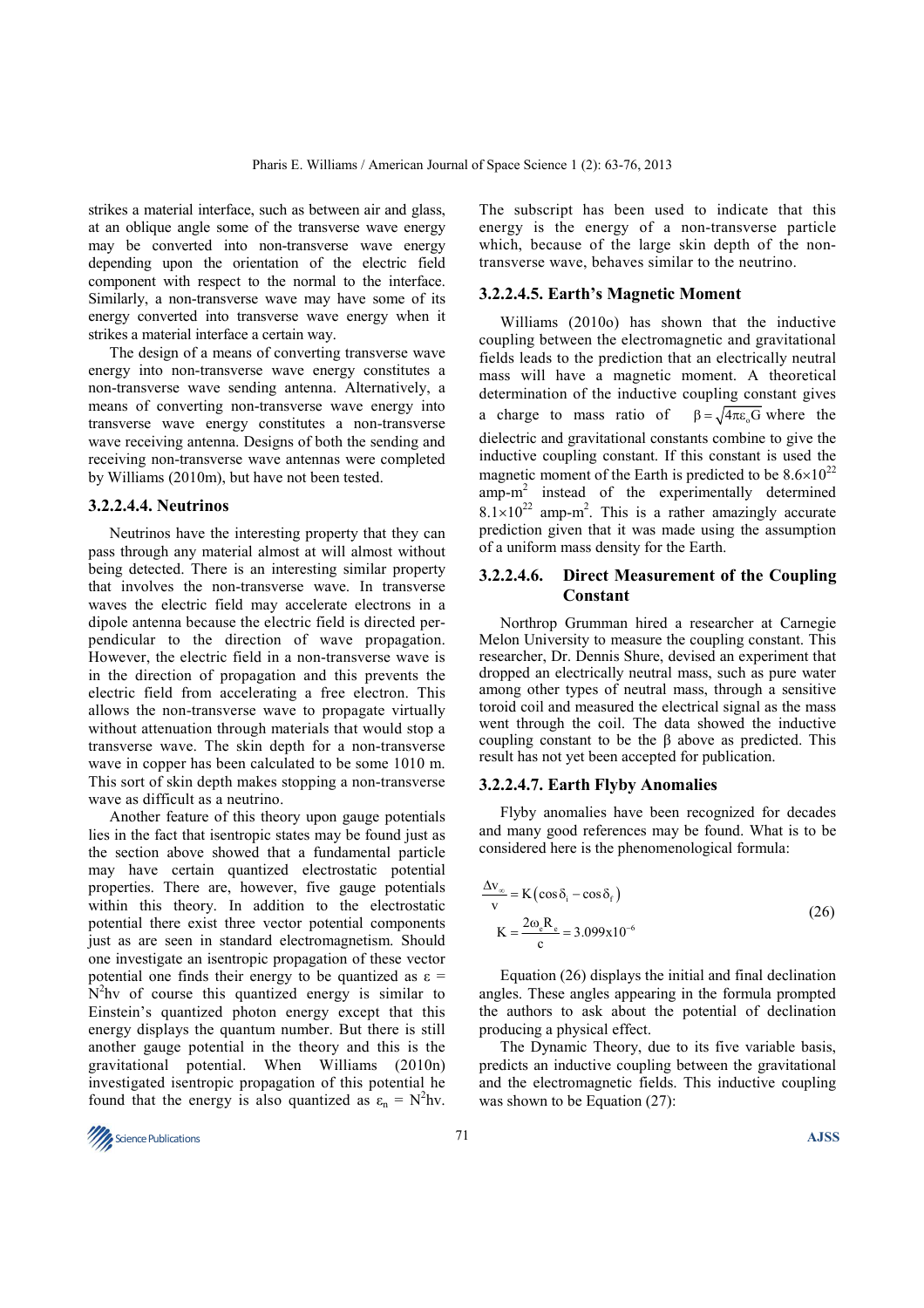$$
\beta = \sqrt{4\pi\varepsilon_{0}G} \tag{27}
$$

where,  $\varepsilon_0$  is the dielectric constant and G is the gravitational constant. Williams (2010o) shown that this coupling predicts the magnetic moment of the Earth as Equation (28):

$$
\mu = \left(\frac{q_{\text{eff}}}{2M}\right) I \omega_{\text{e}}
$$
\n
$$
q_{\text{eff}} = \beta M
$$
\n(28)

Where:

- $M =$ The mass of the Earth
- $I =$ The Earth's moment of inertia
- $q_{\text{eff}}$  = The effective electric charge due to the mass of the Earth

The magnetic force on a satellite with velocity,  $\overline{v}$  is given by Equation (29):

$$
\overline{f} = q(\overline{v} \times \overline{B}) \tag{29}
$$

The magnetic field associated with a magnetic moment of a sphere is given by:

$$
\overline{B} = \frac{\mu_o}{4\pi} \frac{\left[3\overline{r}(\overline{\mu} \bullet \overline{r}) - \overline{\mu}r^2\right]}{r^5}
$$
(30)

Equation (28) including the magnetic moment becomes:

$$
\overline{\mu} = \left(\frac{q_{\text{eff}}}{2M}\right) \overline{I}_{\omega_e} = \frac{\beta}{2} \frac{2MR^2}{5} \hat{\mu}_{\omega_e} = \frac{\beta MR^2 \omega_e}{5} \hat{\mu}
$$
 (31)

To find a change in velocity one may look at the change of momentum due to an impulse, or:

$$
\Delta \overline{v} = \frac{\Delta \overline{p}}{m} = \int \frac{q}{m} (\overline{v} \times \overline{B}) dt
$$
 (32)

The effective charge for the satellite is:

$$
q_{\text{eff}} = \beta m \tag{33}
$$

Using Equation  $(30)$ ,  $(31)$  and  $(33)$  in Equation  $(32)$ obtains Equation (34):

$$
\Delta \overline{v} = \int \beta \frac{\mu_o}{4\pi r^5} \frac{\beta MR^2 \omega_e}{5} \left( \overline{v} \times \left[ 3\overline{r} (\hat{\mu} \bullet \overline{r}) - \hat{\mu} r^2 \right] \right) dt
$$
  
\n
$$
= \frac{\beta^2 M \mu_o R^2 \omega_e}{20\pi} \int \frac{1}{r^3} \left( \overline{v} \times \left[ 3\hat{r} (\hat{\mu} \bullet \hat{r}) - \hat{\mu} \right] \right) dt
$$
  
\n
$$
= \frac{2\pi \epsilon_o \mu_o GMR^2 \omega_e}{20\pi} \int \frac{1}{r^3} \left( \overline{v} \times \left[ 3\hat{r} (\hat{\mu} \bullet \hat{r}) - \hat{\mu} \right] \right) dt
$$
  
\n
$$
= \frac{2GMR^2 \omega_e}{20c} \int \frac{1}{r^3} \left( \overline{v} \times \left[ 3\hat{r} (\hat{\mu} \bullet \hat{r}) - \hat{\mu} \right] \right) dt
$$
  
\n(34)

**The Science Publications AJSS AJSS** 

It should be noted that the speed of light appears in the denominator because the dielectric constant of the charge to mass ratio,  $β$ , combines with the magnetic permeability.

Satellites in hyperbolic orbits have the radial position in the orbital plane given by Equation (35):

$$
r = \frac{a(\varepsilon^2 - 1)}{(1 + \varepsilon \cos \phi)}
$$
 (35)

Where Equation (36):

$$
a = \left| \frac{K}{2E} \right| \text{ where } K = -GMm \tag{36}
$$

And Equation (37):

$$
\varepsilon = \frac{1}{\cos \alpha} \quad \text{where} \quad \alpha = \frac{\pi - \Theta}{2} \tag{37}
$$

With Θ being the deflection angle. The angular momentum is found to be given by Equation (38):

$$
L = mr^2 \dot{\phi} \tag{38}
$$

Equation (33) may be differentiated with respect to time to get the radial component of the velocity as Equation (39):

$$
\dot{\mathbf{r}} = \frac{\mathbf{dr}}{\mathbf{dt}} = \frac{\mathbf{r}^2 \sin \phi}{\mathbf{a} (\varepsilon^2 - 1)} \dot{\phi} =
$$
\n
$$
\frac{\mathbf{r}^2 \sin \phi}{\mathbf{a} (\varepsilon^2 - 1)} \frac{\mathbf{L}}{\mathbf{m} \mathbf{r}^2} = \frac{\mathbf{\varepsilon} \mathbf{L} \sin \phi}{\mathbf{m} (\varepsilon^2 - 1)}
$$
\n(39)

While the azimuthal component of the velocity is Equation (40):

$$
v_{\phi} = r\dot{\phi} = \frac{L}{mr} \tag{40}
$$

Therefore, the total velocity in the orbital plane is:

$$
\overline{v} = \frac{\epsilon L \sin \phi}{ma(\epsilon^2 - 1)} \hat{r} + \frac{L}{mr} \hat{\phi} + 0 \hat{\theta}
$$
  
\n
$$
= \frac{\epsilon L \sin \phi}{ma(\epsilon^2 - 1)} \hat{r} + \frac{L[1 + \epsilon \cos \phi]}{ma(\epsilon^2 - 1)} \hat{\phi} + 0 \hat{\theta}
$$
  
\n
$$
= \frac{L}{ma(\epsilon^2 - 1)} \{ \epsilon \sin \phi \hat{r} + [1 + \epsilon \cos \phi] \hat{\phi} + 0 \hat{\theta} \}
$$
(41)  
\n
$$
= \frac{L\sqrt{\epsilon^2 + 1 + 2\epsilon \cos \phi}}{ma(\epsilon^2 - 1)} \sqrt{\frac{\epsilon \sin \phi}{\sqrt{\epsilon^2 + 1 + 2\epsilon \cos \phi}} \hat{r}}
$$
  
\n
$$
= \frac{[1 + \epsilon \cos \phi]}{ma(\epsilon^2 - 1)} \hat{\phi} + 0 \hat{\theta}
$$

$$
= \frac{L\sqrt{\varepsilon^2 + 1 + 2\varepsilon\cos\phi}}{\mathrm{ma}\left(\varepsilon^2 - 1\right)} \hat{\mathbf{v}}
$$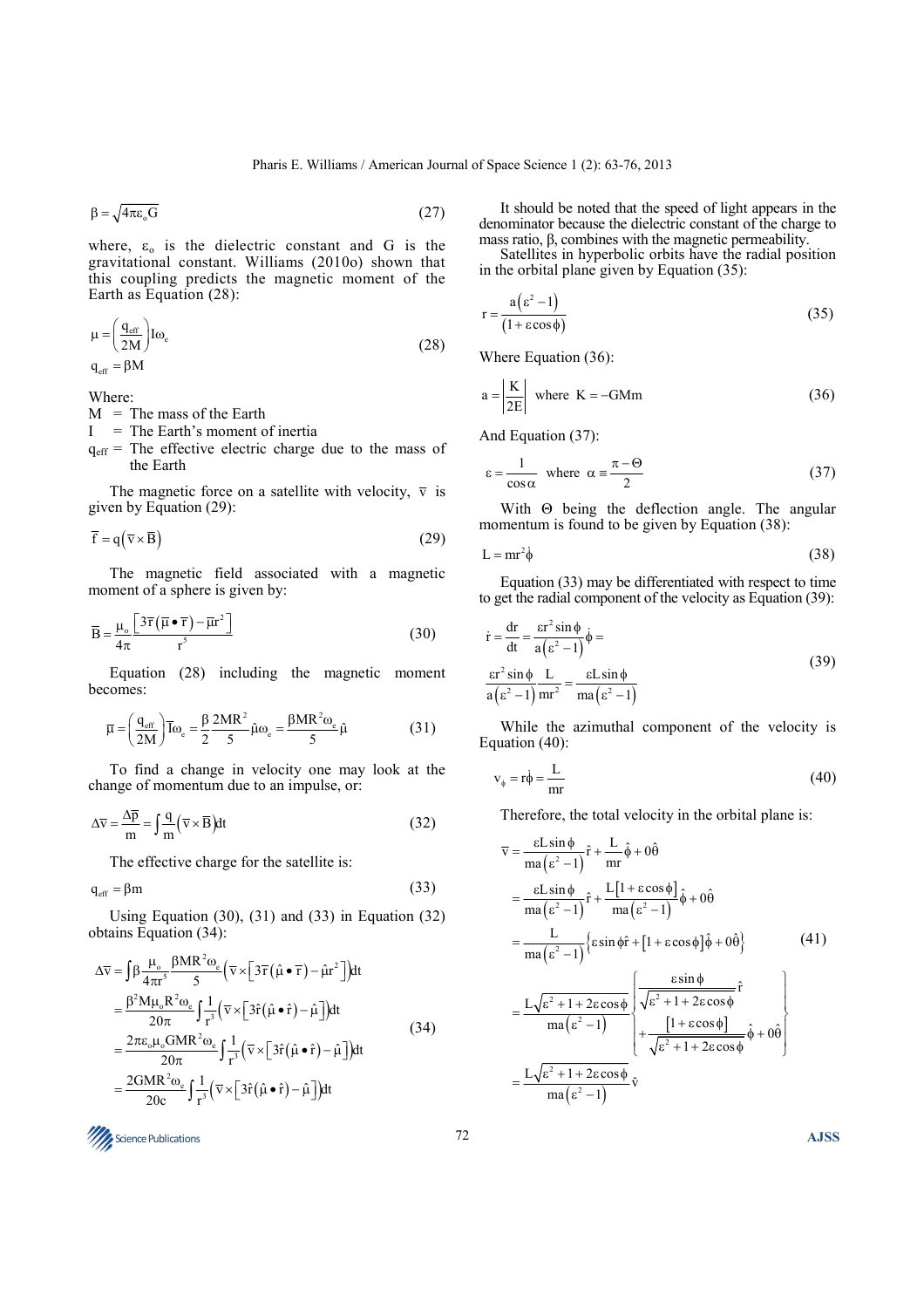Now we may substitute Equation (41) into Equation (34) to get Equation (42):

$$
\Delta \overline{v} = \frac{2GMR^2 \omega_e}{20c} \int \frac{1}{r^3} \left( \frac{L\sqrt{\epsilon^2 + 1 + 2\epsilon \cos \phi}}{\text{ma}(\epsilon^2 - 1)} \right) dt
$$

$$
= \frac{2GMR^2 \omega_e}{20c} \frac{L}{\text{ma}(\epsilon^2 - 1)} \frac{\text{mr}^2}{L} \int \frac{\sqrt{\epsilon^2 + 1 + 2\epsilon \cos \phi}}{r^3} d\phi
$$

$$
= \frac{GMR^2 \omega_e}{10ca^2(\epsilon^2 - 1)^2} \int \frac{\sqrt{\epsilon^2 + 1 + 2\epsilon \cos \phi}}{[1 + \epsilon \cos \phi](\hat{v} \times [3\hat{r}(\hat{\mu} \cdot \hat{r}) - \hat{\mu}])} d\phi \tag{42}
$$

Equation (42) has the qualitative features of the phenome-nological formula of Equation (26) in that it has the same coefficient that depends upon the Earth's rotation rate and the speed of light. The speed of light enters into the equation because the effective charge of both the masses is used. The vector products left in the brackets show that the final value of the change in velocity depends upon the angle of the orbit with respect to the Earth's magnetic moment. Since the Earth's magnetic North pole is nearly the normal to the equatorial plane, the dot product and the cross product may be seen to vanish for a satellite whose orbit is strictly in the equatorial plane. This argues that the satellite must have an orbit with some inclination in order to show a change in velocity. Equation (42) shows that for various orbits the change in velocity might be positive or negative as has been measured. Also, since R is a major fraction of r the overall magnitude of the bracketed portion will lie within the zero to 2 value of the difference of declinations.

Only an integration of an actual satellite path will show final validity of the ability of Dynamic Theory to predict the anomalous velocities measured, however, the correct qualitative features are there and the quantitative value appears to be within the ballpark.

## **4. CONCLUSION**

The fundamental laws adopted in the Dynamic Theory were those of classical thermodynamics and, therefore, have not yet been shown to invalidated by experiment. This article has presented the logical route that may be used to derive many experimental predictions in the realms of the atomic, nuclear and cosmological physics. However, concentration has been on gravitational aspects that best support the intended subject of this issue regarding Space Science.

There is one subject developed by Williams (2010p) that perhaps should also have been included and that is a solid state fusion reactor that could provide power and perhaps propulsion for space craft. This reactor concept has a patent pending and is a very compact form of a long term energy source.

## **4.1. Gravity**

The theoretical foundation in thermodynamics lends itself to seeking answers to physical phenomenon not addressable by other current theories. For example, within this article the presentation has been limited to isolated systems that do not exchange energy with their surroundings. Then when one investigates the extremely stable isentropic states within these isolated systems one finds that this stipulation determines the characteristics that a fundamental particle may have if that particle's characteristics are to remain fixed as the particle moves around in space and time. These characteristics were found to be given by a gauge function which depended upon space, time and mass. The derivatives of this gauge function gave the gauge potentials and from these potentials one obtained the forces. The derivative of the gauge function with respect to time gave the electrostatic potential. The derivatives of the gauge function with respect to space variables gave the vector potentials. Finally, the derivative of the gauge function with respect to mass produced the gravitational potential.

The negative gradient of this gravitational potential produces the gravitational force. However, the gauge potentials are not the singular potentials of classical electromagnetism and Newtonian gravitation. Rather, these potentials are dependent upon space, time and mass in such a way that they are all non-singular. Also, while the electrostatic potential is time independent, the gravitational potential is time dependent. It is the inductive coupling of these potentials and the time dependent, non-singular character of the gravitational potential that gives most of the predictions that should be important to space science.

## **4.2. Comparison Between Theory and Experiment**

Several comparisons were given to compare the predictions of these new gauge potentials with experiments that have already yielded data. Some of these comparisons produced predictions that virtually duplicated the predictions of other theories such as

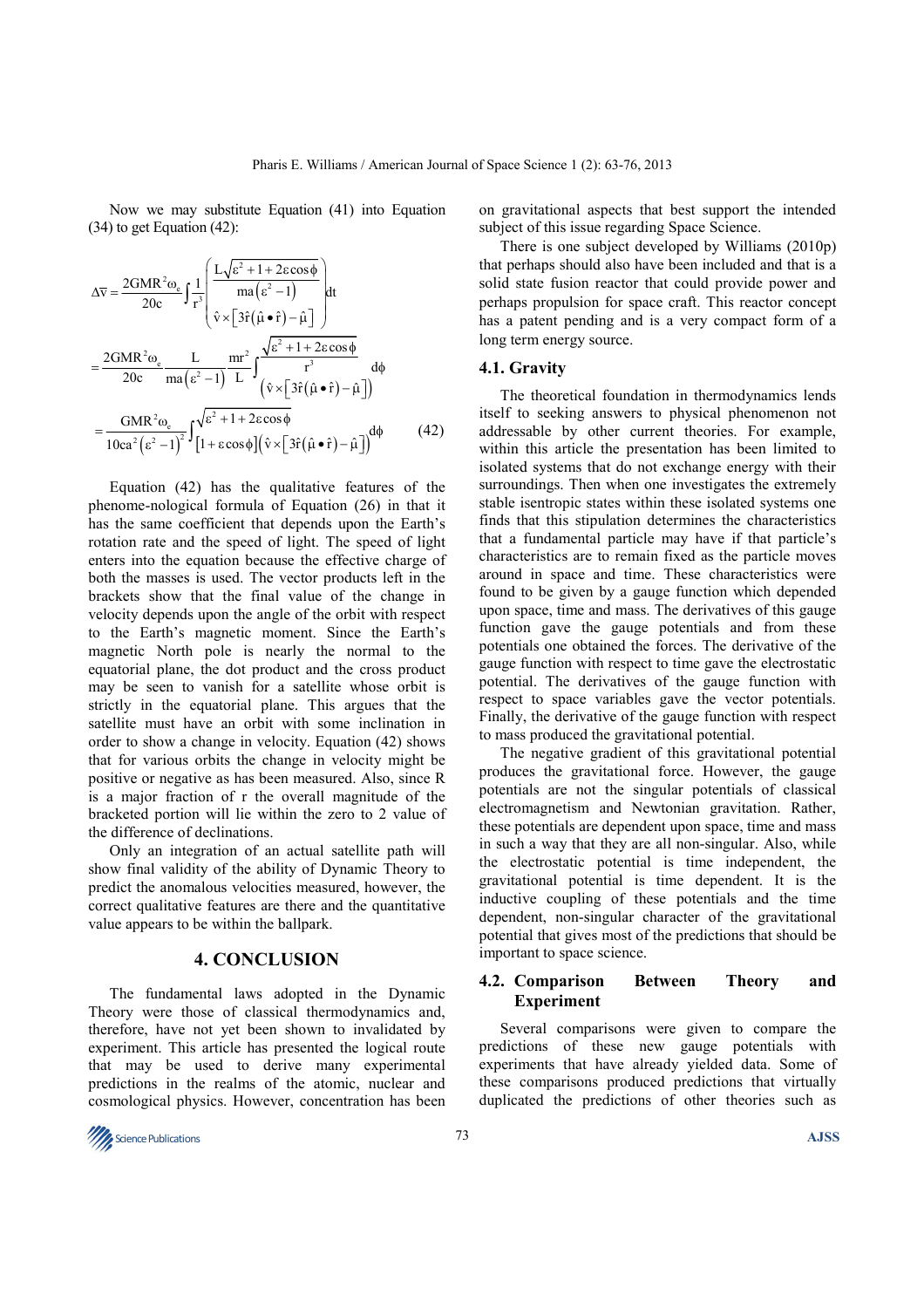general relativity in the advance of the planetary perihelion. Others produced predictions at variance with other theories such as the prediction that the universe need not have started with a big bang. Yet even this prediction of variance came with the support for an explanation of early on exponential expansion that has been proposed without adequate previous support.

## **4.2.1. Red Shifts**

The approach to the prediction of red shifts in the DT uses the assumption of isentropic propagation of light. This brings both the time and the gravitational effects of the source and the point of reception of the light into the picture. Thus, if the point of reception is above the Earth's surface, such as at the height of the Hubble telescope the measured red shift would be different from that measured at the Earth's surface. This shows up in the red shift prediction formula. However, it is the policy of the scientists at the Hubble telescope to correct the data to reflect the value of the red shift at Earth's surface thereby removing to potential to observe this prediction.

In spite of the scientific community not knowing of this point of reception prediction, there is also the exponential dependence upon both time and the gravitational potential that changes the red shift predictions. These exponential effects show that bodies with large gravitational potentials, say quasars, may have larger red shifts than time or distance alone would predict. Thus there need be no "queerness" associated with quasars since the large red shift occurs due to the exponential gravitational potential rather than extreme distances.

# **4.2.2. Einstein's Field Equations**

Einstein's field equations show up in the DT as well as in Einstein's general theory of relativity. However, they show up for a very different reason and this changes interpretations that relate to the field equations. For example, because Einstein sought to find a means of describing dynamics as geodesics in a curved space rather than being due to the action of a force, he interpreted the resulting field equations to imply a curvature to the universe. On the other hand, the DT uses the 1st Law, the Conservation of Energy, in which to write the assumed universe geometry and then applies the 2nd Law to obtain a solution manifold for isolated systems. This solution manifold may then be used to obtain solutions, but does not impose any curvature upon the universe geometry. Then in this solution manifold

when the conservation of mass is imposed the result is to reduce the five variable manifold of the solution manifold to a four variable hyper-surface of space and time upon with the field equations of Einstein describe the curvature of the solution hyper-surface.

The results of the imposition of conservation of mass upon the fundamental laws thus produce a set of equations as the Einstein field equations, yet they are obtained in a very different manner and the interpretations of general relativity cannot be applied. In particular, the interpretation that we live in a curved space has not foundation. This is because the curvature described by the field equations of the DT applies only to the solution hyper-surface imbedded into the solution manifold by the conservation of mass. This provides no basis for an interpretation of a curved universe.

Further, since Einstein obtained his field equations and then sought solutions to these equations in order to seek the dynamics due to gravity he found it necessary to determine solutions to a complicated system of equations. This allows for various solutions depending upon the restrictive assumptions thought to be applied. On the other hand, the DT yields the force law due to the negative gradient of the gravitational gauge potential. This potential and the resulting force establish the field equations and, therefore, no solutions need to be sought. Rather, the dynamics might be much easier to obtain using the five variable forces equations while assuming that mass is conserved.

## **4.2.3. Dark Matter**

Dark Matter has yet to find an acceptable explanation among scientists. In the DT the time dependence of the gravitational field provides an explanation in the difference in between the tangential velocities in the arms of the spiral galaxies using the Newtonian time independent gravity and the time dependent gravity of the DT. The reason that this time dependence produces a different in the prediction of the tangential velocities is due to the time delay of the propagation of changes in the gravitational field that may only travel at the speed of light. This means that the gravitational field changes of the mass at the center of the galaxy do not arrive at the point of interest in the galactic arms until much later in time. Thus, the stars in the arms are reacting to the stronger gravitation of the central mass that it had when it departed from the center. This means that the tangential velocities may be expected to remain higher than they would if using the time independent Newtonian gravitational analysis.

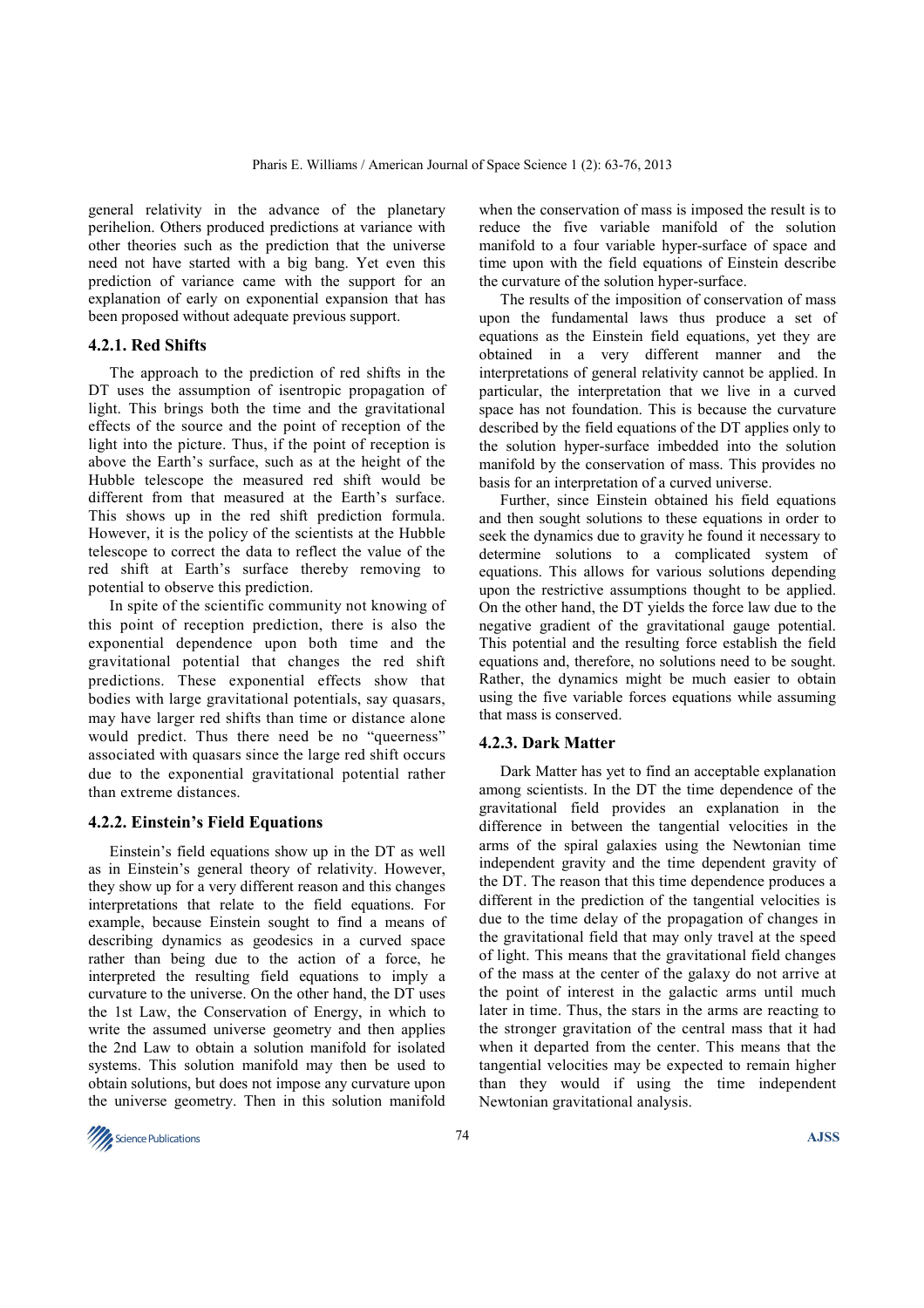## **4.2.4. Dark Energy**

The time dependence of the gravitational field also enters into the analysis of the data that argues for Dark Energy. This is a somewhat long and difficult analysis, but not any more difficult than is required using the cosmological constant of Einstein's general relativity. However, an overriding consideration is the influence of the time dependence of the gravitation field upon the Chandrasekhar limiting mass. This influence is to cause the limiting mass to change in time thereby effectively removing its use in the assumption that the Type Ia supernovas will make good standard candles due to their assumed constant luminosity.

Both of these differences should not stop any analysis of the data since the time dependence of the gravitational field is specified.

## **4.2.5. Cosmic Background Radiation**

The cosmic background radiation is currently thought to be the result of the cooling down of the hot universe causes by the hot big bang. The DT though shows that a big bang need not be the only answer to how the universe developed in time. If there were no big bang, then what would account for the cosmic background radiation?

In the DT the radiation pressure of is always a little less than the radiation energy and is a function of the radiation frequency, or wavelength. Thus, in empty space where there exist no inertial mass to establish something to push against no pressure should be developed. In this case of zero pressure there will still be a required non-zero radiation energy density. This required remaining energy density is the source of the cosmic background radiation.

#### **4.2.6. Alternate Communications**

The derivation of the gauge field equations in a five variable Weyl manifold produces the eight inductively coupled differential equations that form an extended set of Maxwell-like equations. This set of differential equations lead to wave equations in the five variable manifold. There are ten components to these waves and these ten components form two virtually independent wave types. The ten components are the three components of the electric vector, three components of the magnetic vector, three components of the gravitational vector and the scalar gravitational potential.

The two types of waves may be called a transverse wave and a non-transverses wave. The transverse wave has only vector components all of which are directed transverse to the direction of propagation. The nontransverse wave is composed of an electric and a gravitational vector plus the scalar gravitational potential. This means the addition of scalar component might make it confusing to call this wave type a longitudinal wave and, rather, the title of non-transverse seems more appropriate.

Given two types of waves predicted several questions arise. One of the first questions might well be that of another possible means of passing information through an alternate form of communications based upon the nontransverse waves that are independent of the transverse waves. This would allow for an increase in communication methods without the increase in interference with nearby frequencies now becoming a problem in transverse wave communication systems. But how might this be done if the wave types are independent?

When the boundary conditions are investigated for an interface between materials, these show that there exist a means of converting some of the energy in a purely transverse wave into non-transverse wave energy. This would constitute a non-transverse wave sending antenna. Also, these exists a means of using the boundary conditions of an interface to convert some ot the energy of a purely non-transverse wave into a transverse wave thereby making a non-transverse wave receiving antenna.

#### **4.2.7. Earth Flyby Anomalies**

Earth flyby anomalies involve an interesting interaction of the inductively coupled electromagnetic and gravitational fields. First, the inductive coupling predicts that the spinning Earth must have a magnetic moment. Secondly, it predicts that the mass of the satellite flying by will have an effective electric charge that will interact with the Earth's magnetic field. The weakness of this effective charge accounts for the small anomaly while the interaction with between the effective electric charge of the satellite and the Earth's magnetic field accounts for the appearance of the declination in the prediction of the anomaly.

#### **5. REFERENCES**

- Caratheodory, C., 1909. Untersuchungen über die Grundlagen der Thermodynamik. Math. Ann., 67: 355-386. DOI: 10.1007/BF01450409
- London, F., 1927. Quantum Mechanical Interpretation of Weyl's Theory. Zeit F. Phys.
- Weyl, H., 1952. Space, Time, Matter. 1st Edn., Courier Dover Publications, New York, ISBN-10: 0486602672, pp: 330.